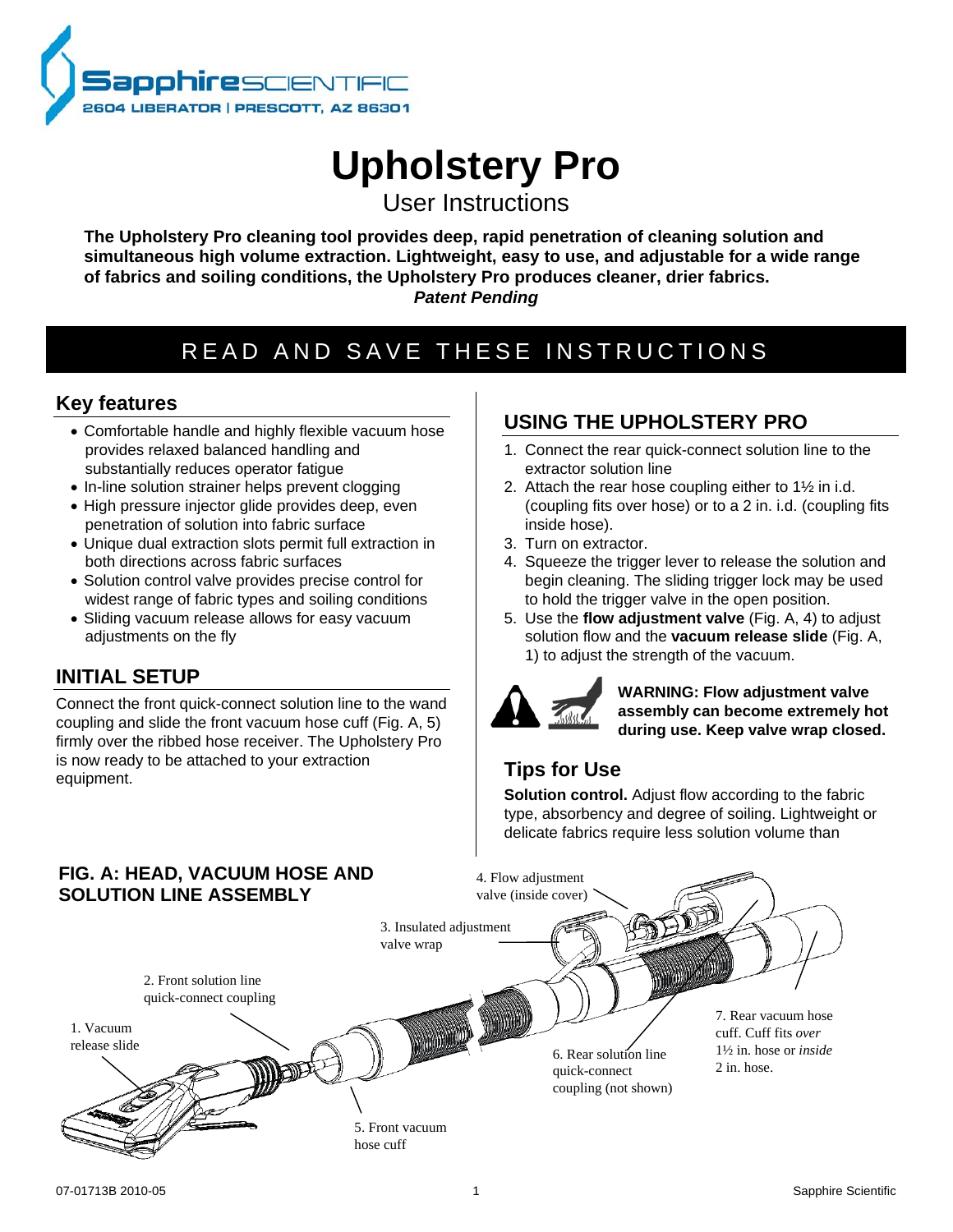heavier, more absorbant materials. The Solution Flow Guide diagrams (Fig. E) provide a rough guide for light, medium and maximum flow adjustments.

**Vacuum control.** Use the vacuum release slide (Fig. B, 1) to control the strength of the vacuum when extracting thin, delicate or lightweight fabrics.

### **FIG. B: HEAD ASSEMBLY**



### **FIG. D: FLOW ADJUST ASSEMBLY**



6. Glide

**For best results**, use the Upholstery Pro with Sapphire Scientific cleaning chemicals.

For more information about cleaning with the Upholstery Tool, visit *www.sapphirescientific.com*.

## **MAINTENANCE**

**Daily: Rinse the hand tool** by running clean water through the solution line.

<span id="page-1-0"></span>**Daily: Check the glide assembly** (Fig. C, 6) for steady, even flow of solution through the injector nozzles. If any of the injector ports appear clogged, use a small needle to remove the obstruction, taking care not to damage the glide. If the glide is scratched, gouged, snags on carpets, or flows excessively, it may need to be replaced (see "Servicing the glide," below). Replacement glide assemblies are available from your distributor.

**As needed: Lubricate the quick-connect couplings**

(Fig. C, 3; Fig. A, 6) with a small amount of rust-inhibiting oil such as LPS-3.

**As needed: Lubricate trigger valve stem** (Fig. F) with a small amount of synthetic heavy duty grease. To grease the stem, follow these steps.

- 1. Remove the trigger lever nut and bolt from the trigger lever and remove lever.
- 2. Unscrew stem retention nut and lift out stem assembly. Apply a small amount of grease to the stem.
- 3. Replace stem assembly and retighten retention nut. Reattach trigger lever.

**As needed: Clean the inline strainer** (Fig. D, 2) when solution flow is visibly reduced. To clean the filter, loosen the strainer assembly nut, and remove the strainer and strainer washer. Rinse these items in clean water and reassemble the strainer. It is not normally necessary to replace the inline filter element. Be sure to include the nylon washer when reassembling, and take care not to over-tighten the strainer assembly nut.

**To maintain appearance**, wipe exterior surfaces with a damp cloth.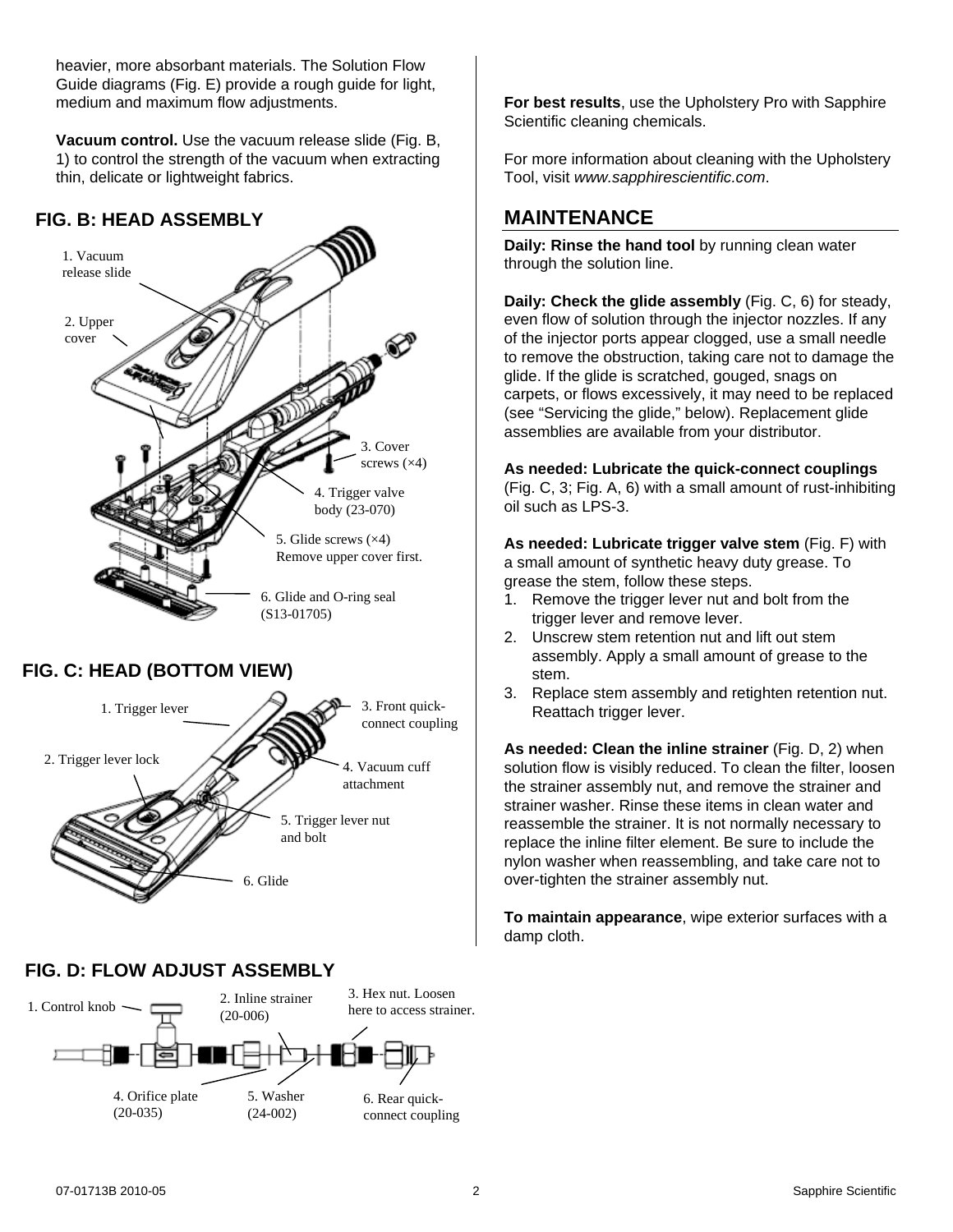## **FIG. E: SOLUTION FLOW GUIDE**



## **SERVICING**

The Upholstery Pro is designed to allow easy inthe-field service to the glide and the trigger valve with basic hand tools in just a few minutes. If replacement becomes necessary, rebuild kits and replacement parts are available from your Sapphire distributor or from Sapphire Scientific at 800-932-3030.

#### **Replacing the glide**

Have on hand a Glide and O-ring replacement kit (part no. S13-01705).

- 1. Remove the four cover screws (Fig. B, 3) and lift off the cover.
- 2. Remove the four glide screws (Fig. B, 5) and remove the glide and the O-ring seal. Discard.
- 3. Install new O-ring into sealing edge of new glide. Put new glide into head. Make sure that the O-ring is in place.
- 4. Replace glide screws and tighten; then replace cover and tighten with cover screws.

#### **Servicing the trigger valve**

If the trigger leaks or no longer releases sufficient solution and you have determined that the glide is not plugged or damaged (see "Check Glide Assembly," p. [2\)](#page-1-0) the trigger may need service. Two repair options are available.

#### **Option A: Rebuild the trigger valve.**

A stem replacement kit (part no. 48-064) is available from your Sapphire distributor. The parts included in this kit are shown in Fig. F.

- 1. Remove the nut and bolt from the trigger lever and remove the lever.
- 2. Unscrew stem retention nut and lift out stem assembly.
- 3. Install the stem assembly and retighten the stem retention nut.
- 4. Replace cover and reinstall trigger lever. Use the new lock nut provided (Fig. F, 3).

#### **Option B: Replace the trigger valve assembly**

A replacement trigger valve assembly (part no. 23-070) is available from your Sapphire distributor.

## **FIG. F: STEM REPLACEMENT KIT (48-064)**



8. Shoulder screw

- 1. Remove the four cover screws (Fig. B, 3) and lift off the cover.
- 2. Depress the hose release ring on the solution outlet tube and pull out the tube. Avoid kinking the tube.
- 3. Remove the solution outlet tube fitting from the valve body.
- 4. Disconnect the solution inlet hose assembly from the valve body.
- 5. Valve body and trigger will now drop free.
- 6. Insert new trigger valve valve assembly and reinstall solution outlet tube and solution inlet hose assembly.
- 7. Replace cover.

## **REPLACEMENT PARTS**

The following replacement parts are available from your Sapphire Scientific distributor:

| <b>Description</b>     | <b>Drawing</b> | Replacement |
|------------------------|----------------|-------------|
|                        | reference      | part no.    |
| Trigger and valve body | Fig. B, 4      | 23-070      |
| Glide and O-ring seal  | Fig. B, 6      | S13-01705   |
| Strainer, 50 Mesh      | Fig. D, 2      | 20-006      |
| Orifice                | Fig. D, 4      | 20-035      |
| Washer                 | Fig. D, 5      | 24-002      |
| Stem replacement kit   | Fig. F         | 48-064      |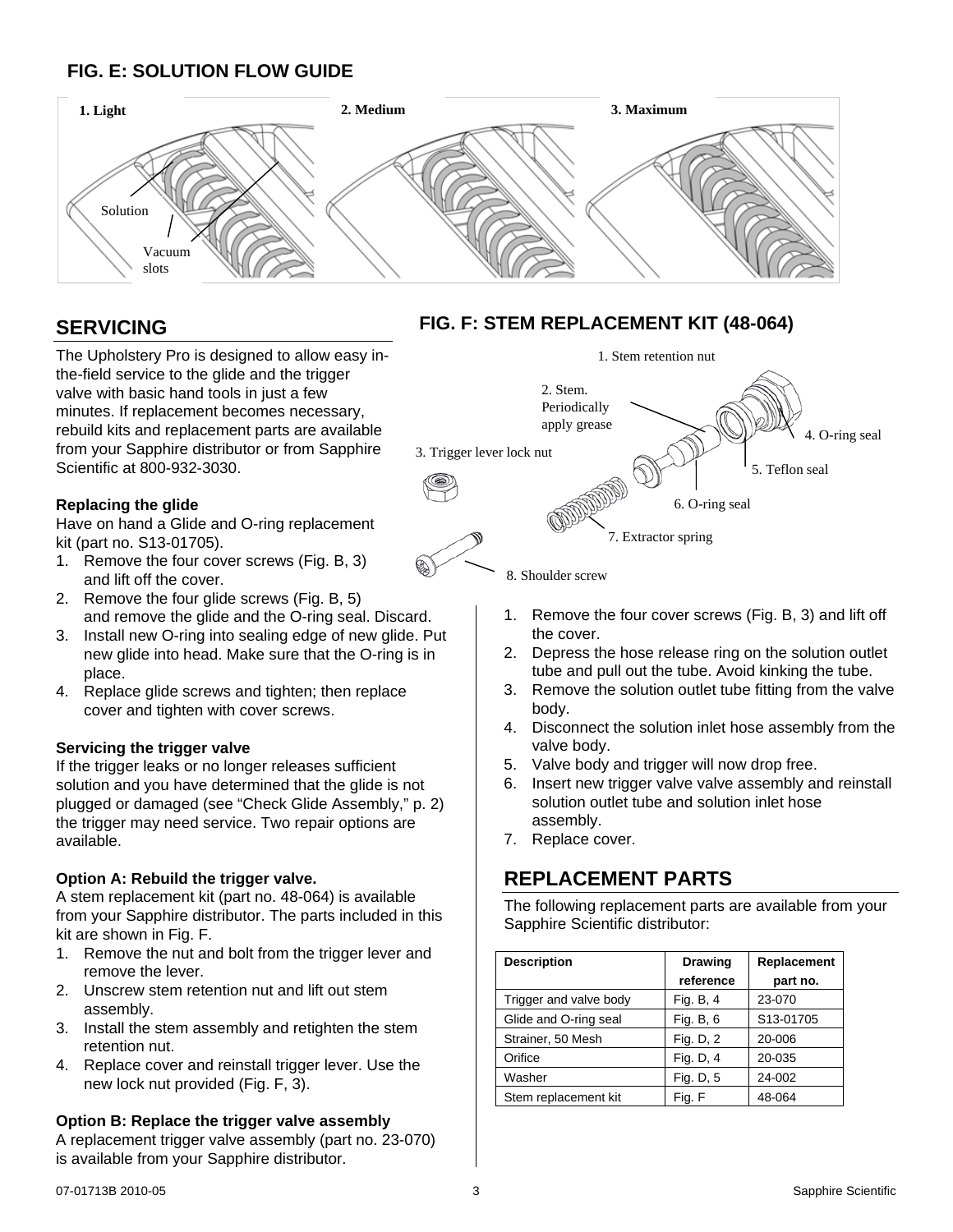#### **SPECIFICATIONS**

| Model                                                     | Sapphire Scientific Upholstery Pro   |
|-----------------------------------------------------------|--------------------------------------|
|                                                           | Part no. 67-019                      |
| <b>Dimensions</b>                                         | Head: 4 in. extraction width         |
|                                                           | Hose assembly: 10 ft.                |
| Construction                                              | Head: High performance nylon resin.  |
|                                                           | Glide: Engineering thermoplastic     |
|                                                           | Hose assembly: High-flex vacuum hose |
|                                                           | Fittings: Brass with high-temp seals |
| Specifications are subject to change without notice. Some |                                      |
| values may be approximate.                                |                                      |

## **WARRANTY**

Warranty information is available from your Sapphire Distributor or at *[www.sapphirescientific.com](http://www.sapphirescientific.com/)*.

#### **Warranty registration**

Visit *www.SapphireScientific.com* to register your purchase. Registration allows us to better assist you with

using, maintaining or servicing your equipment, as well as to contact you in case we have important safety information concerning your Sapphire Scientific product. If you determine service is required, have your equipment model, serial number and original proof of purchase available and call your distributor for assistance with obtaining a return material authorization (RMA).

## **CONTACT**

Sapphire Scientific 2604 Liberator Prescott, AZ 86301 800-932-3030 *[www.sapphirescientific.com](http://www.sapphirescientific.com/)*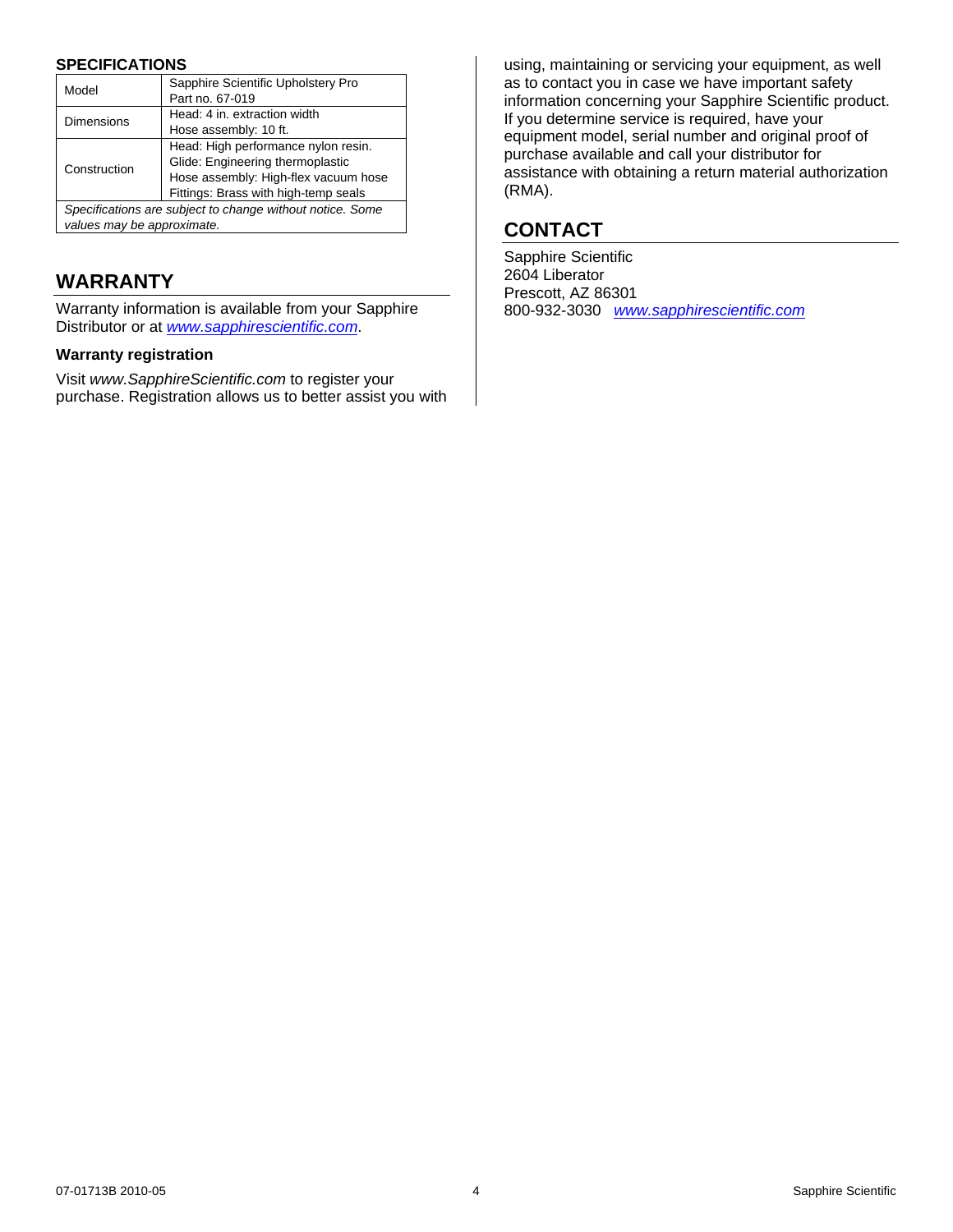

# **Herramienta para limpieza de tapizado Upholstery Pro**

Instrucciones para el usuario

**La herramienta para limpieza de tapizado Upholstery Pro permite que la solución de limpieza penetre profunda y rápidamente y que, al mismo tiempo, el volumen de extracción sea alto. Además de ser liviana y fácil de usar y de adaptarse a una amplia variedad de géneros y grados de suciedad, la herramienta Upholstery Pro permite obtener telas más limpias y secas.**  *Patente en trámite*

## LEA Y GUARDE ESTAS INSTRUCCIONES

### **Características principales**

- La comodidad del mango y la gran flexibilidad de la manguera de la aspiradora permiten sostener la herramienta sin esfuerzo y en forma equilibrada, y reducir notablemente el cansancio de quien la opera.
- El filtro de solución en línea contribuye a evitar las obstrucciones
- El dispositivo de deslizamiento del inyector de alta presión permite que la solución penetre en forma pareja y profunda en la superficie de la tela.
- Las exclusivas ranuras de extracción dual permiten extraer completamente en ambas direcciones por las superficies de la tela.
- La válvula de control de la solución permite controlar con exactitud la amplia variedad de telas y los grados de suciedad.
- Gracias al disparador deslizable de vacío, resulta sencillo hacer ajustes con el equipo en funcionamiento.

## **FIG. A: CABEZA, MANGUERA DE LA ASPIRADORA Y LÍNEA DE SOLUCIÓN**

## **ARMADO INICIAL**

Conecte el extremo delantero de la línea de solución de conexión rápida al acoplador de la varilla y deslice el manguito frontal de la manguera de la aspiradora (Fig. A, 5) con firmeza sobre el receptor acanalado de la manguera. Ahora, la herramienta Upholstery Pro está lista para que la conecte a su equipo de extracción.

## **CÓMO USAR LA HERRAMIENTA UPHOLSTERY PRO**

- 1. Conecte el extremo trasero de la línea de solución de conexión rápida a la línea de solución del extractor.
- 2. Conecte el acoplador trasero de la manguera a 1½ pulgadas (4 cm) de diámetro interno (el acoplador va por fuera de la manguera) o a 2 pulgadas (5 cm) de diámetro interno (el acoplador va por dentro de la

4. Válvula de control de flujo (dentro de la cubierta)

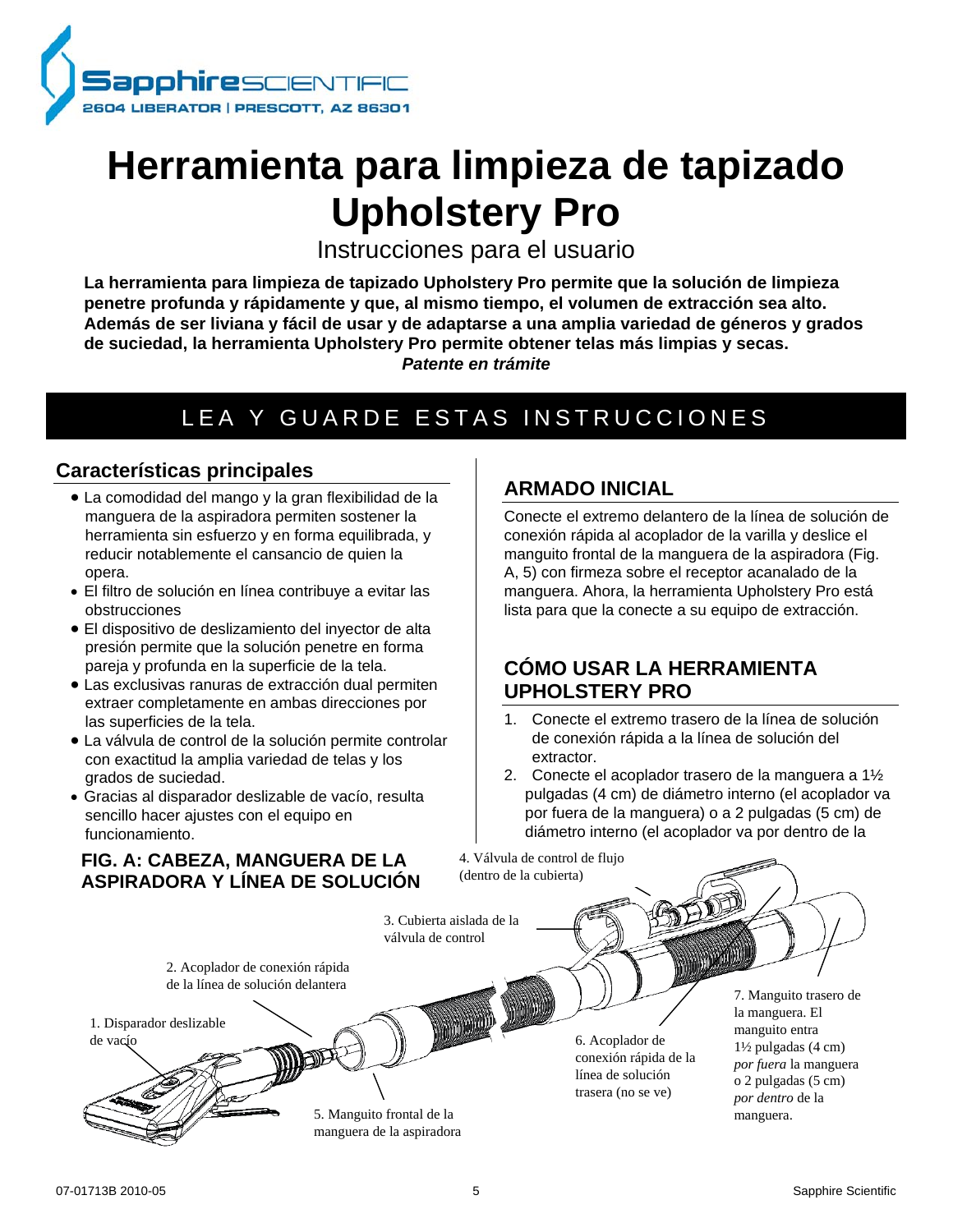manguera).

- 3. Encienda el extractor.
- 4. Presione la palanca del disparador para que salga la solución y comience el proceso de limpieza. Se puede bloquear el disparador deslizable para mantener la válvula del disparador abierta.
- 5. Use la **válvula de control de flujo** (Fig. A, 4) para ajustar la cantidad de solución que sale, y el **disparador deslizable de vacío** (Fig. A, 1) para ajustar la potencia del vacío.



**ADVERTENCIA: Las piezas de la válvula de control de flujo pueden alcanzar temperaturas muy altas durante el uso. Mantenga cerrada** 

**la cubierta de la válvula.** 



## **Consejos de uso**

**Control de la solución:** Ajuste el flujo según el tipo de tela, la capacidad de absorción y el grado de suciedad. Las telas livianas o delicadas necesitan menos cantidad de solución que las más pesadas o más absorbentes. Las imágenes de la Guía para el Flujo de Solución (Fig. E) ofrecen orientación general para ajustar el flujo a

#### **FIG. D: ARMADO DEL SISTEMA DE AJUSTE DEL FLUJO**



mínimo, medio y máximo.

**Control del vacío:** Use el disparador deslizable de vacío (Fig. B, 1) para controlar la potencia del vacío cuando lleve a cabo el proceso de extracción en telas delgadas, delicadas o livianas.

**Para obtener los mejores resultados,** use la herramienta Upholstery Pro con productos de limpieza

## **FIG. C: CABEZA (VISTA DESDE ABAJO)**



de Sapphire Scientific.

Para obtener más información sobre cómo limpiar con la herramienta Upholstery, visite *www.sapphirescientific.com*.

## **MANTENIMIENTO**

**A diario: Enjuague la herramienta manual** dejando correr agua limpia sobre la línea de solución.

<span id="page-5-0"></span>**A diario: Controle el armado del dispositivo de** 

**deslizamiento** (Fig. C, 6) periódicamente para que la solución salga por las boquillas del inyector de manera regular y pareja. Si alguno de los orificios del inyector parece estar obstruido, use una aguja pequeña para quitar la obstrucción; asegúrese de no dañar el dispositivo de deslizamiento. Si dicho dispositivo está rayado o roto, se engancha en las alfombras o expulsa solución en exceso, es posible que tenga que reemplazarlo (consulte "Cómo reparar el dispositivo de deslizamiento" más adelante). Puede pedirle a su distribuidor las piezas del dispositivo de deslizamiento que necesita reemplazar.

**Según sea necesario: Lubrique los acopladores de conexión rápida** (Fig. C, 3; Fig. A, 6) con una cantidad pequeña de aceite antioxidante, tal como LPS-3.

**Según sea necesario: Lubrique el vástago de la válvula del disparador** (Fig. F) con una cantidad pequeña de grasa sintética extrafuerte. Para hacerlo, siga estos pasos: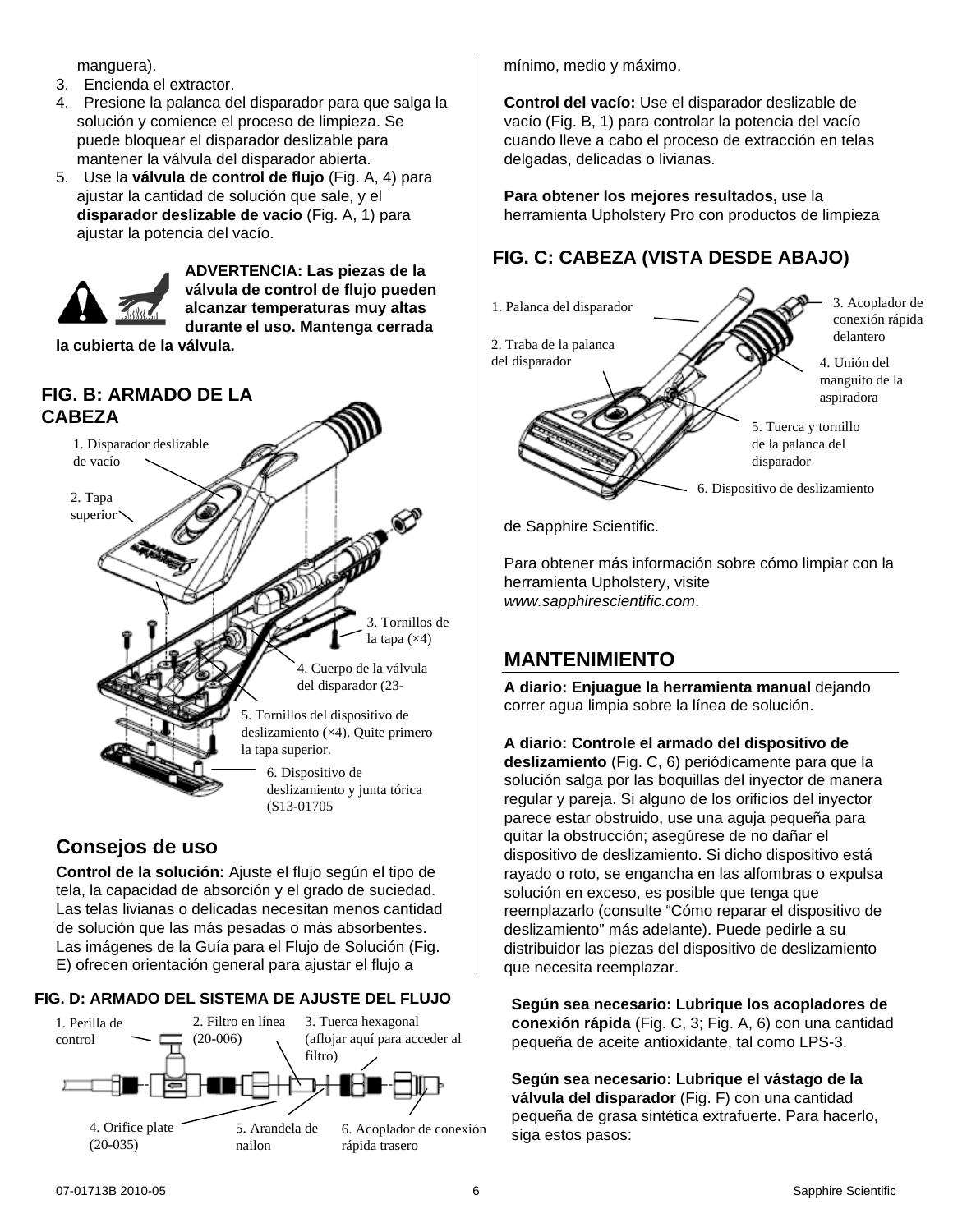## **FIG. E: GUÍA PARA EL FLUJO DE SOLUCIÓN**



- 1. Quite la tuerca y el tornillo de la palanca del disparador y saque la palanca.
- 2. Desenrosque la tuerca de retención del vástago y saque las piezas del vástago. Coloque en el vástago una cantidad pequeña de grasa.
- 3. Vuelva a armar el vástago y ajuste nuevamente la tuerca de retención. Vuelva a colocar la palanca del disparador.

**Según sea necesario: Limpie el filtro en línea** (Fig. D, 2) cuando el flujo de solución disminuya notablemente. Para limpiar el filtro, afloje la tuerca de armado del filtro y quite el filtro y la arandela del filtro. Enjuague estas piezas con agua limpia y vuelva a armar el filtro. No es necesario volver a colocar el elemento filtrante en línea. Asegúrese de colocar la arandela de nailon cuando vuelva a armar el filtro y de no ajustar en exceso la tuerca de armado del filtro.

**Para que se vea bien**, limpie las superficies externas con un trapo húmedo.

## **REPARACIÓN**

La herramienta Upholstery Pro está creada de modo que el dispositivo de deslizamiento y la válvula del disparador puedan repararse en el lugar de trabajo, fácilmente y en pocos minutos usando herramientas manuales básicas. Si es necesario reemplazar alguna pieza, puede solicitarle juegos de reconstrucción o piezas de reemplazo a su distribuidor de Sapphire, o bien a Sapphire Scientific llamando al 800-932-3030.

#### **Reemplazo del deslizamiento**

Compre un "Glide and O-ring replacement kit" (S13- 01705).

- 1. Quite los cuatro tornillos de la tapa (Fig. B, 3) y levántela.
- 2. Quite los cuatro tornillos del dispositivo de deslizamiento (Fig. B, 5) y retire el dispositivo y la junta tórica. Deséchelo.
- 3. Coloque un aro tórico sin usar en el borde de sellado del nuevo dispositivo de deslizamiento. Coloque el nuevo dispositivo de deslizamiento en la cabeza. Asegúrese de que el aro tórico esté bien colocado.

#### **FIG. F: PIEZAS DE REEMPLAZO DEL VÁSTAGO (48-064)**



- hombro
- 4. Vuelva a colocar y ajustar los tornillos del dispositivo de deslizamiento; después coloque nuevamente la tapa y ajuste los tornillos correspondientes.

#### **Cómo reparar la válvula del disparador**

Si el disparador pierde o no permite que salga suficiente cantidad de solución, y usted ya verificó que el dispositivo de deslizamiento no está obstruido ni dañado (consulte "Controle el armado del dispositivo de deslizamiento", página [6\)](#page-5-0), es posible que haya que reparar el disparador. Hay dos opciones de reparación disponibles.

#### **Opción A: Reconstruir la válvula del disparador**

Su distribuidor de Sapphire puede proporcionarle un juego de reconstrucción (pieza n.º 48-064). La Fig. F muestra las piezas que forman parte de este juego.

- 1. Quite la tuerca y el tornillo de la palanca del disparador y saque la palanca.
- 2. Desenrosque la tuerca de retención del vástago y saque las piezas del vástago.
- 3. Coloque las piezas del vástago y vuelva a ajustar la tuerca de retención del vástago.
- 4. Vuelva a colocar la tapa e instale nuevamente la palanca del disparador. Utilice la tuerca de cierre nueva (Fig. F, 3) proporcionada.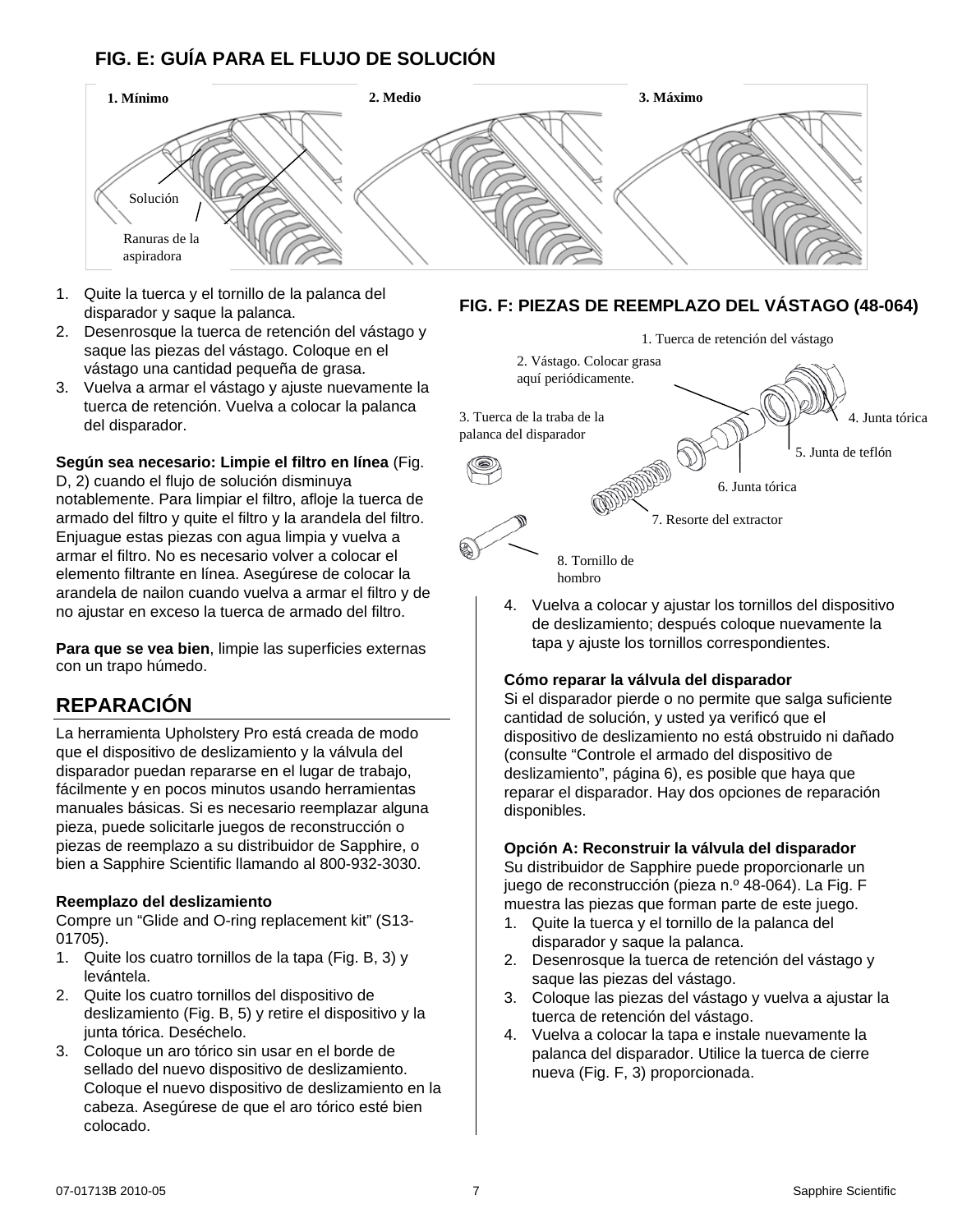#### **Opción B: Reemplazar las piezas de la válvula del disparador**

Su distribuidor de Sapphire puede proporcionarle las piezas de la válvula del disparador (pieza n.º 23-070) que necesita reemplazar.

- 1. Quite los cuatro tornillos de la tapa (Fig. B, 3) y levante la tapa.
- 2. Presione el aro de desenganche de la manguera que está en el tubo de salida de la solución y retire el tubo. Evite doblar el tubo.
- 3. Quite el conector del tubo de salida de la solución del cuerpo de la válvula.
- 4. Desconecte la manguera de entrada de la solución del cuerpo de la válvula.
- 5. Ahora, el cuerpo de la válvula y el disparador estarán separados.
- 6. Coloque las piezas de la nueva válvula del disparador y vuelva a instalar el tubo de salida de la solución y la manguera de entrada de la solución.
- 7. Coloque la tapa nuevamente.

## **PIEZAS DE RECAMBIO**

Las piezas de recambio siguientes están disponibles de su distribuidor científico del zafiro:

| Descripción            | Referencia | Número de parte<br>del reemplazo |
|------------------------|------------|----------------------------------|
| Trigger and valve body | Fig. B, 4  | 23-070                           |
| Glide and O-ring seal  | Fig. B, 6  | S13-01705                        |
| Strainer, 50 Mesh      | Fig. D, 2  | 20-006                           |
| Orifice                | Fig. D, 4  | 20-035                           |
| Washer                 | Fig. D, 5  | 24-002                           |
| Stem replacement kit   | Fig. F     | 48-064                           |

#### **ESPECIFICACIONES**

| Modelo                                                  | Sapphire Scientific Upholstery Pro      |
|---------------------------------------------------------|-----------------------------------------|
|                                                         | Pieza n.º 67-019                        |
|                                                         | Cabeza: 4 in (10 cm) de ancho de        |
| Dimensiones                                             | extracción                              |
|                                                         | Manguera: 10 ft (3 m)                   |
| Construcción                                            | Cabeza: Resina de nailon de alto        |
|                                                         | rendimiento                             |
|                                                         | Dispositivo de deslizamiento:           |
|                                                         | Termoplástico de ingeniería             |
|                                                         | Manguera: Material muy flexible         |
|                                                         | Conectores: Bronce con juntas para alta |
|                                                         | temperatura                             |
| Las especificaciones están sujetas a cambios sin previo |                                         |
| aviso. Algunos valores pueden ser aproximados.          |                                         |

## **GARANTÍA**

Para obtener información sobre la garantía, comuníquese con su distribuidor o ingrese en *[www.sapphirescientific.com](http://www.sapphirescientific.com/)*.

#### **Registro de la garantía**

Visite *www.SapphireScientific.com* para registrar su compra. El registro nos permite brindarle mejor asistencia en el uso, el mantenimiento o la reparación de su equipo, y también comunicarnos con usted en caso de que tengamos información de seguridad importante sobre su producto de Sapphire Scientific. Si considera que su producto necesita reparación, tenga a mano el modelo del equipo, el número de serie y el comprobante de compra original, y llame a su distribuidor para que lo ayude a obtener una autorización para devolver el producto (RMA, por sus siglas en inglés).

## **INFORMACIÓN DE CONTACTO**

Sapphire Scientific 2604 Liberator Prescott, AZ 86301 800-932-3030 *[www.sapphirescientific.com](http://www.sapphirescientific.com/)*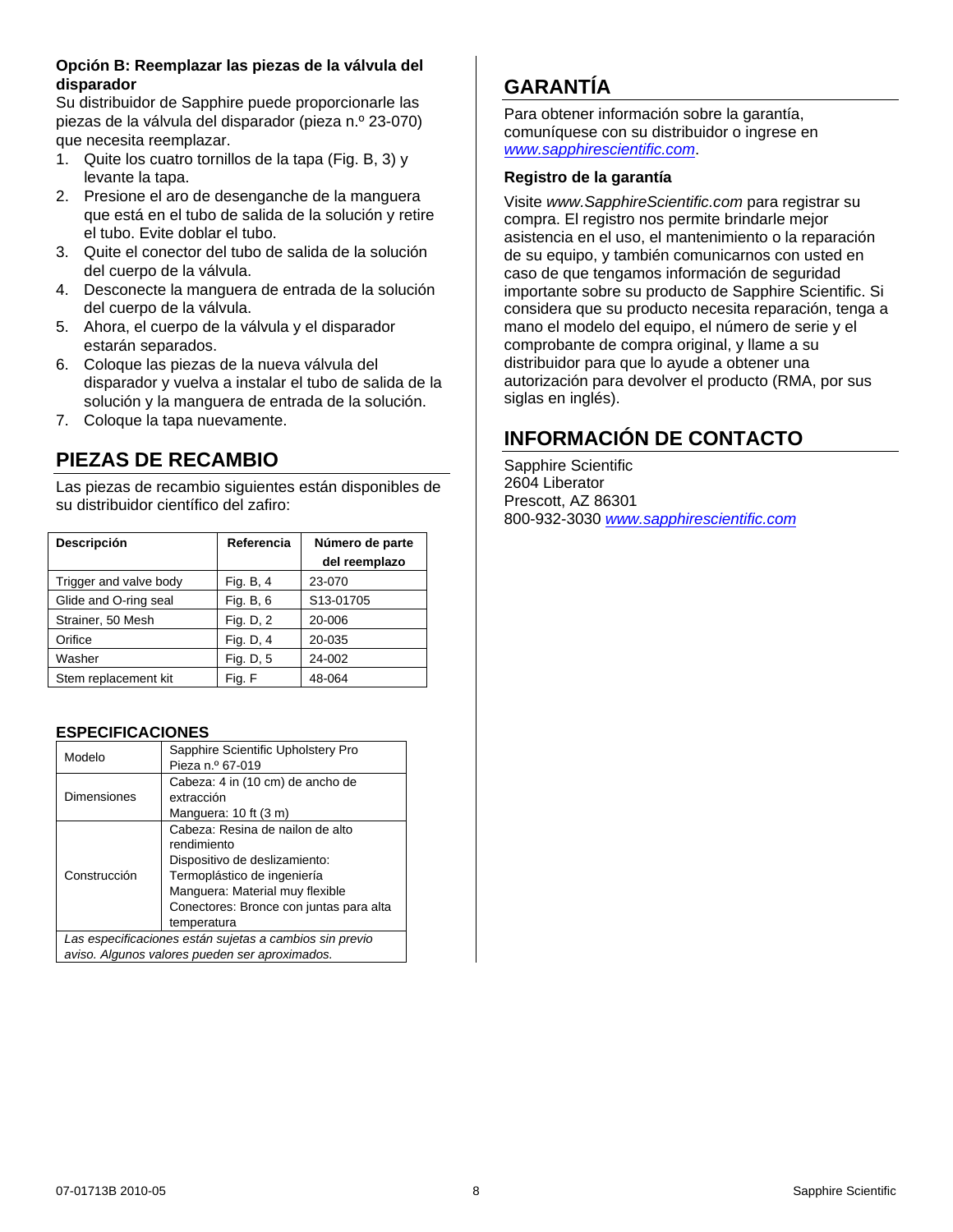

# **Upholstery Pro**

Guide d'utilisation

**L'outil de nettoyage Upholstery Pro favorise une pénétration profonde et rapide d'une solution de nettoyage, tout en assurant une extraction simultanée de haut volume. Léger, facile à utiliser et pouvant être réglé pour une gamme étendue de tissus et de conditions de salissure, l'outil Upholstery Pro permet d'obtenir des tissus plus propres et plus secs.**

#### *Brevet en instance*

## LISEZ ET CONSERVEZ CES INSTRUCTIONS

## **Caractéristiques principales**

- L'utilisateur pourra manipuler l'appareil sans effort et de manière équilibrée, avec beaucoup moins de fatigue, grâce à une poignée confortable et à un tuyau d'aspiration extrêmement flexible
- Une crépine pour solution en ligne empêche les obstructions
- Un glisseur d'injection haute pression assure une pénétration profonde et régulière de la solution dans la surface du tissu
- L'extraction est complète sur les surfaces des tissus, dans les deux directions, grâce à deux fentes d'extraction spéciales
- Une vanne de distribution de la solution assure un contrôle précis pour une gamme de types de tissus et de conditions de salissure des plus étendues
- Un dégagement d'aspiration à glissière permet d'effectuer des réglages d'aspiration sans difficulté lorsque nécessaire

## **CONFIGURATION INITIALE**

Connectez le conduit de solution à connexion rapide avant au raccord du tube rigide et faites fermement glisser le manchon du tuyau d'aspiration avant (Fig. A, 5) par-dessus le récepteur du tuyau cannelé. Vous pouvez maintenant attacher l'outil Upholstery Pro sur l'équipement d'extraction.

## **UTILISATION DE l'OUTIL UPHOLSTERY PRO**

- 1. Connectez le conduit arrière à connexion rapide au conduit de solution de l'extracteur.
- 2. Attachez le raccord de tuyau arrière soit à un diamètre intérieur de 3,81 cm (1½ po) (le raccord s'adapte par-dessus le tuyau), soit à un diamètre intérieur de 5,08 cm (2 po) (le raccord s'adapte au tuyau intérieur).
- 3. Mettez l'extracteur en marche.

#### **FIG. A : ENSEMBLE TÊTE, TUYAU**  4. Vanne de réglage de débit **d'ASPIRATION ET CONDUIT DE**  (couvercle intérieur) **SOLUTION** 3. Enveloppe de vanne de réglage isolée 2. Raccord à connexion rapide de conduit de solution avant 7. Manchon de tuyau **MAND** 1. Glissière de d'aspiration arrière. dégagement d'aspirationLe manchon s'adapte 6. Raccord à *par-dessus* le tuyau de connexion rapide de 3,81 cm ou *à* conduit de solution *l'intérieur* du tuyau de arrière (non illustré) 5,08 cm. 5. Manchon de tuyau d'aspiration avant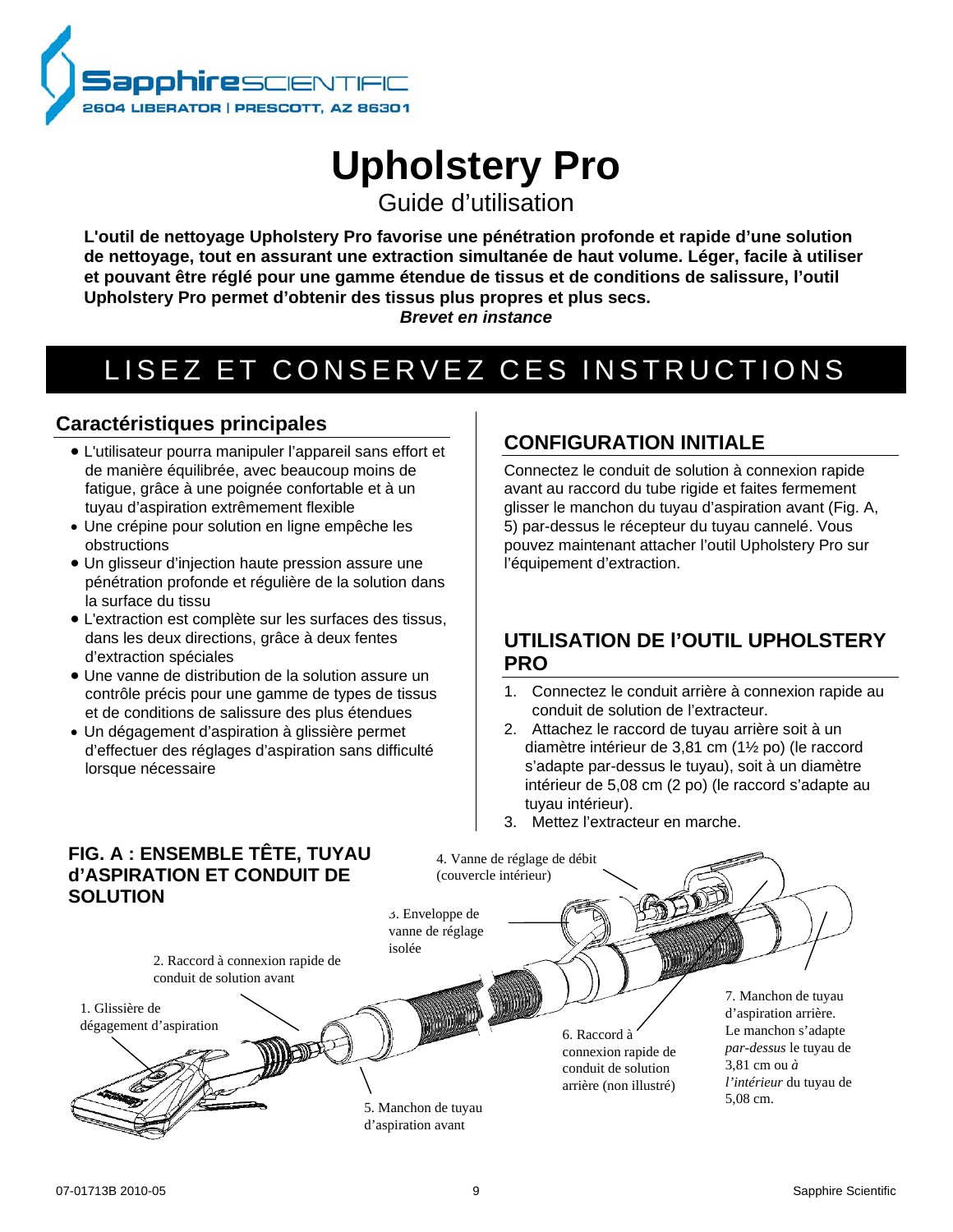- 4. Pressez le levier de déclenchement pour relâcher la solution et commencez le nettoyage. Le verrou de déclenchement à glissière peut être utilisé pour maintenir la vanne de déclenchement en position ouverte.
- 5. Utilisez la **vanne de réglage de débit** (Fig. A, 4) pour régler le débit de la solution et le **glisseur de dégagement d'aspiration** (Fig. A, 1) pour régler la puissance de l'aspiration.

## **FIG. B : ENSEMBLE DE TÊTE**





## **FIG. D : ENSEMBLE DE RÉGLAGE DE DÉBIT**



**AVERTISSEMENT – l'ensemble de la vanne de réglage de débit peut devenir extrêmement chaud pendant l'utilisation de l'appareil. Maintenez l'enveloppe de la vanne fermée.**

## **Conseils d'utilisation**

**Contrôle de la solution.** Réglez le débit en fonction du type, du pouvoir absorbant et du degré de salissure du tissu. Les tissus légers ou délicats ont besoin d'un moindre volume de solution que les matériaux plus lourds et plus absorbants. Les diagrammes du guide de débit de la solution (Fig. E) fournissent un guide général pour les réglages de débit léger, moyen et maximum.

**Contrôle de l'aspiration.** Utilisez le glisseur de dégagement d'aspiration (Fig. B, 1) pour commander la puissance d'aspiration lors de l'extraction de tissus fins, délicats ou légers.

#### **Pour obtenir les meilleurs résultats possibles**,

utilisez l'outil Upholstery Pro avec les produits chimiques de nettoyage Sapphire Scientific.

Pour obtenir des informations supplémentaires sur le nettoyage avec l'outil Upholstery Pro, rendez-vous au site *www.sapphirescientific.com*.

### **ENTRETIEN**

**Tous les jours : Rincez l'outil manuel** en faisant couler de l'eau propre par le conduit de solution.

#### <span id="page-9-0"></span>**Tous les jours : Inspectez l'ensemble du glisseur**

(Fig. C, 6) régulièrement afin de vous assurer d'un débit constant et régulier de la solution par les injecteurs. Si un port d'injecteur semble obstrué, utilisez une petite aiguille pour éliminer l'obstruction, en veillant à ne pas endommager le glisseur. Si le glisseur est rayé ou rainuré, ou s'il s'accroche sur les tapis ou si son débit est excessif, il sera peut-être nécessaire de le remplacer (consultez la section «Entretien du glisseur » cidessous). Des ensembles de glisseurs de rechange peuvent être obtenus auprès de votre distributeur.

**Selon les besoins : Lubrifiez les raccords à connexion rapide** (Fig. C, 3; Fig. A, 6) avec une petite quantité d'huile antirouille comme l'huile LPS-3.

**Selon les besoins : Lubrifiez la tige de la vanne de déclenchement** (Fig. F) avec une petite quantité de graisse synthétique à usage industriel. Suivez les étapes ci-dessous pour lubrifier la tige.

- 1. Retirez l'écrou et le boulon du levier de déclenchement et retirez le levier.
- 2. Dévissez l'écrou de retenue de la tige et soulevez celle-ci pour la faire sortir de l'ensemble. Appliquez une petite quantité de graisse sur la tige.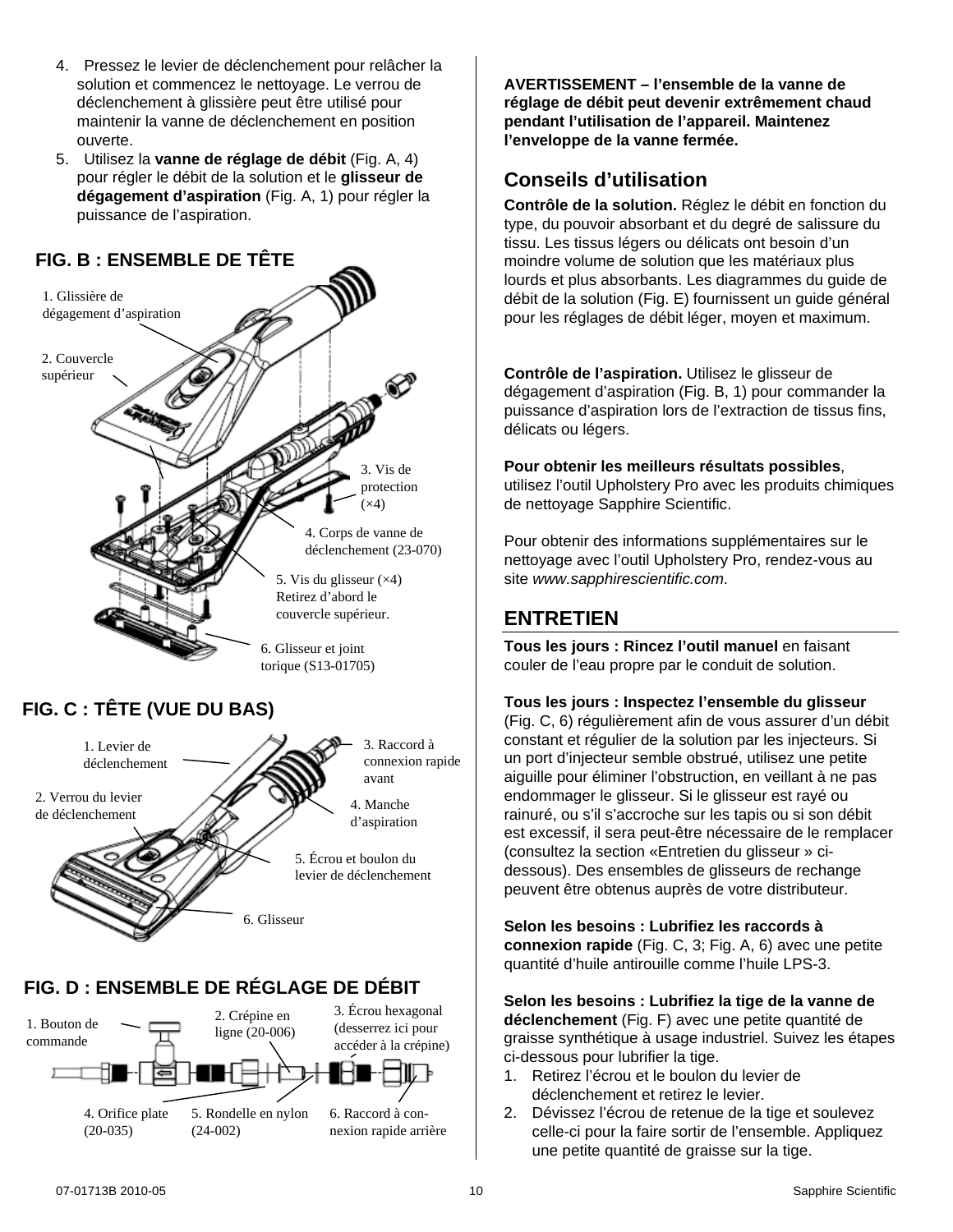## **FIG. E : GIDE DE DÉBIT DE SOLUTION**



3. Remettez l'ensemble de la tige en place et resserrez l'écrou de retenue. Rattachez le levier de déclenchement.

#### **Selon les besoins : Nettoyez la crépine en**

**ligne** (Fig. D, 2) lorsque vous observez une réduction du débit de la solution. Pour nettoyer le filtre, desserrez l'écrou de l'ensemble de la crépine et retirez la crépine et sa rondelle. Rincez ces articles dans de l'eau propre et réassemblez la crépine. Il n'est pas nécessaire de remplacer l'élément du filtre en ligne. Assurez-vous d'inclure la rondelle en nylon lors du réassemblage et veillez à ne pas trop serrer l'écrou de l'ensemble de la crépine.

**Pour maintenir l'apparence**, essuyez les surfaces extérieures avec un chiffon humide.

## **RÉPARATION**

L'outil Upholstery Pro a été conçu pour permettre une réparation aisée, sur place, du glisseur et de la vanne de déclenchement avec des outils manuels de base en l'espace de quelques minutes. Si un remplacement s'avère nécessaire, vous pouvez obtenir des trousses de reconstruction et des pièces de rechange auprès de votre distributeur Sapphire ou de Sapphire Scientific en composant le 800-932-3030.

#### **Remplacement du glisseur**

Achetez un "Glide and O-ring replacement kit" (part no. S13-01705).

- 1. Retirez les quatre vis de protection (Fig. B, 3) et soulevez le couvercle pour le retirer.
- 2. Retirez les quatre vis du glisseur (Fig. B, 5) et retirez celui-ci ainsi que le joint torique. Jetez.
- 3. Posez le nouveau joint torique dans l'arrête d'étanchéité du nouveau glisseur. Placez le nouveau glisseur dans la tête. Assurez-vous que le joint torique est en place.
- 4. Remettez les vis du glisseur en place et serrez; remettez ensuite le couvercle en place et serrez avec les vis de protection.





#### **Réparation de la vanne de déclenchement**

Si le déclencheur a des fuites ou si la solution libérée n'est plus suffisante et que vous avez vérifié que le glisseur n'est pas bouché ou endommagé (consultez la section « Vérification de l'ensemble du glisseur », p. [10\)](#page-9-0), il sera peut-être nécessaire de réparer le déclencheur. Deux options de réparation sont possibles.

#### **Option A : Reconstruction de la vanne de déclenchement**

Une trousse de reconstruction (pièce n° 48-064) peut être obtenue auprès de votre distributeur Sapphire. Les pièces incluses dans cette trousse sont illustrées dans la figure F.

- 1. Retirez l'écrou et le boulon du levier de déclenchement et retirez le levier.
- 2. Dévissez l'écrou de retenue de la tige et soulevez celle-ci pour la faire sortir de l'ensemble.
- 3. Posez l'ensemble de la tige et resserrez l'écrou de retenue de la tige.
- 4. Remettez le couvercle en place et reposez le levier du déclencheur. Utilisez le nouveau contre- écrou fourni (Fig. F, 3).

#### **Option B : Remplacement de l'ensemble de la vanne de déclenchement**

Vous pouvez obtenir un ensemble de vanne de déclenchement (pièce n° 23-070) auprès de votre distributeur Sapphire.